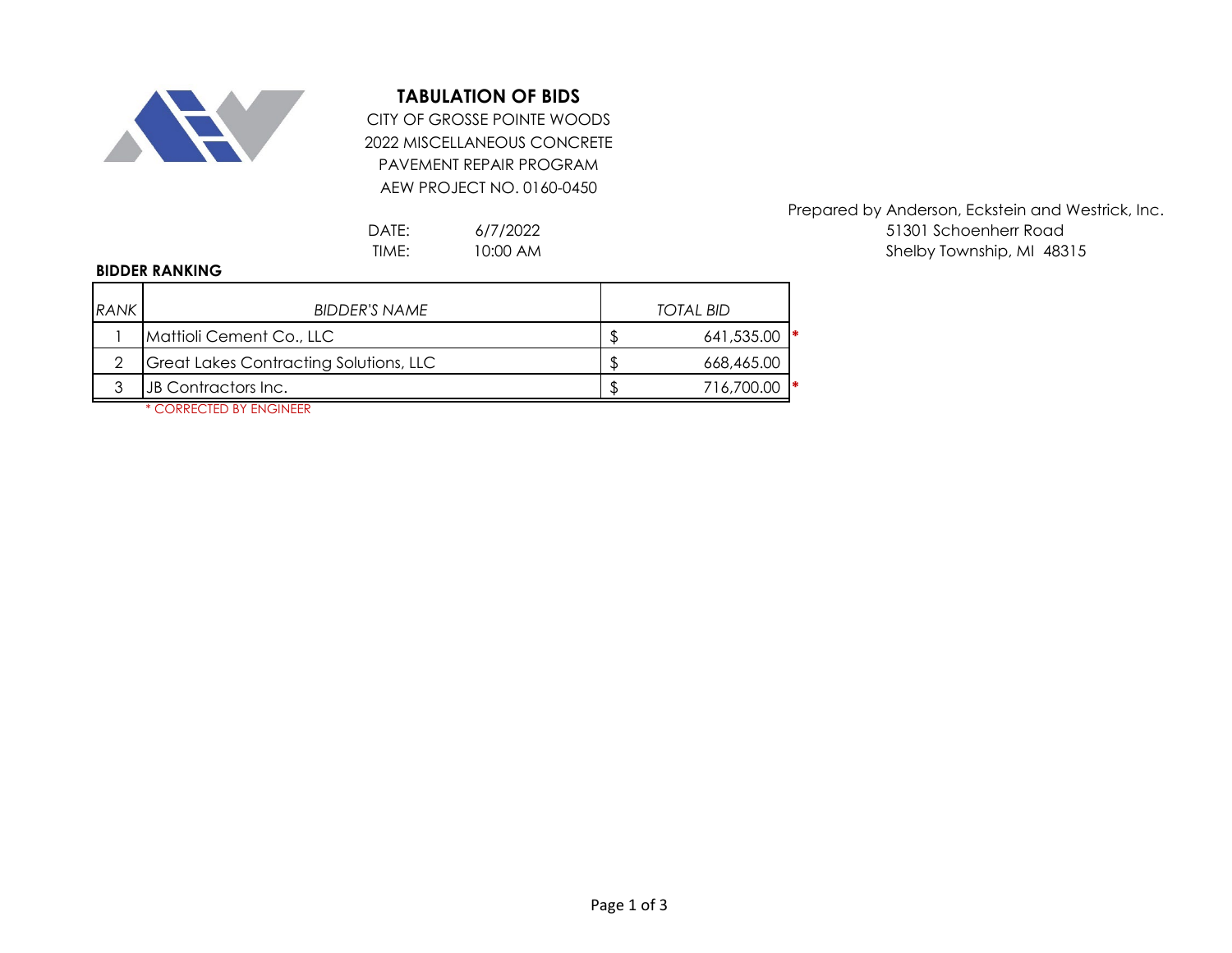

## **TABULATION OF BIDS**

|             | CITY OF GROSSE POINTE WOODS                            |                       |       |                                          |           |                                                          |           |                                             |           |
|-------------|--------------------------------------------------------|-----------------------|-------|------------------------------------------|-----------|----------------------------------------------------------|-----------|---------------------------------------------|-----------|
|             | 2022 MISCELLANEOUS CONCRETE<br>PAVEMENT REPAIR PROGRAM |                       |       | Mattioli Cement Co., LLC<br>6085 McGuire |           | Great Lakes Contracting Solutions, LLC<br>2300 Edinburgh |           | JB Contractors Inc.<br>2933 Milirary Street |           |
|             |                                                        |                       |       |                                          |           |                                                          |           |                                             |           |
|             | AEW PROJECT NO. 0160-0450                              |                       |       | Fenton, Michigan 48430                   |           | Waterford, Michigan 48328                                |           | Detroit, Michigan 48209                     |           |
| Item<br>No. | Description                                            | Estimated<br>Quantity | Units | Unit Price                               | Amount    | Unit Price                                               | Amount    | Unit Price                                  | Amount    |
| 1.          | _Bonds, Insurance & Mobilization Expense-3% Max        | $\mathbf{1}$          | LS.   | 17,000.00                                | 17,000.00 | 19,000.00                                                | 19,000.00 | 20,000.00                                   | 20,000.00 |
| 2.          | Dr Structure, Rem                                      | $\overline{2}$        | Ea    | 300.00                                   | 600.00    | 700.00                                                   | 1,400.00  | 600.00                                      | 1,200.00  |
| 3.          | Sewer, Rem, Less than 24 inch                          | 50                    | Ft    | 100.00                                   | 5,000.00  | 25.00                                                    | 1,250.00  | 30.00                                       | 1,500.00  |
| 4.          | Curb and Gutter, Rem                                   | 50                    | Ft    | 20.00                                    | 1,000.00  | 25.00                                                    | 1,250.00  | 10.00                                       | 500.00    |
| 5.          | Sidewalk, Rem                                          | 560                   | Syd   | 15.00                                    | 8,400.00  | 14.00                                                    | 7,840.00  | 21.00                                       | 11,760.00 |
| 6.          | _Driveway, Conc, Rem                                   | 250                   | Syd   | 15.00                                    | 3,750.00  | 14.00                                                    | 3,500.00  | 21.00                                       | 5,250.00  |
| 7.          | _Subgrade Undercutting, Modified                       | 100                   | Cyd   | 42.00                                    | 4,200.00  | 65.00                                                    | 6,500.00  | 40.00                                       | 4,000.00  |
| 8.          | Maintenance Gravel, LM                                 | 200                   | Cyd   | 23.00                                    | 4,600.00  | 45.00                                                    | 9,000.00  | 35.00                                       | 7,000.00  |
| 9.          | _Sewer, PVC Truss, 10 inch, Tr Det B                   | 25                    | Ft    | 60.00                                    | 1,500.00  | 135.00                                                   | 3,375.00  | 90.00                                       | 2,250.00  |
| 10.         | _Sewer, PVC Truss, 12 inch, Tr Det B                   | 25                    | Ft    | 70.00                                    | 1,750.00  | 145.00                                                   | 3,625.00  | 100.00                                      | 2,500.00  |
| 11.         | <b>External Structure Wrap, 12 inch</b>                | 5                     | Ea    | 610.00                                   | 3,050.00  | 500.00                                                   | 2,500.00  | 600.00                                      | 3,000.00  |
| 12.         | _External Structure Wrap, 18 inch                      | 6                     | Ea    | 775.00                                   | 4,650.00  | 550.00                                                   | 3,300.00  | 800.00                                      | 4,800.00  |
| 13.         | Dr Structure Cover, Adj, Case 1, Modified              | 11                    | Ea    | 520.00                                   | 5,720.00  | 500.00                                                   | 5,500.00  | 250.00                                      | 2.750.00  |
| 14.         | Dr Structure Cover, Adj, Case 2                        | $\mathbf{1}$          | Ea    | 520.00                                   | 520.00    | 500.00                                                   | 500.00    | 250.00                                      | 250.00    |
| 15.         | Dr Structure, 24 inch dia                              | $\mathbf{1}$          | Ea    | 3,000.00                                 | 3,000.00  | 2,800.00                                                 | 2,800.00  | 2,000.00                                    | 2,000.00  |
| 16.         | Dr Structure, Adj, Add Depth                           | 21                    | Ft    | 265.00                                   | 5,565.00  | 350.00                                                   | 7,350.00  | 250.00                                      | 5,250.00  |
| 17.         | Dr Structure, Tap, 4 inch                              | $\overline{4}$        | Ea    | 195.00                                   | 780.00    | 200.00                                                   | 800.00    | 500.00                                      | 2,000.00  |
| 18.         | Dr Structure, Tap, 10 inch                             | 1                     | Ea    | 600.00                                   | 600.00    | 300.00                                                   | 300.00    | 600.00                                      | 600.00    |
| 19.         | Dr Structure, Tap, 12 inch                             | 1                     | Ea    | 1,000.00                                 | 1,000.00  | 400.00                                                   | 400.00    | 600.00                                      | 600.00    |
| 20.         | _Dr Structure Frame and Cover, Manhole                 | 6                     | Ea    | 600.00                                   | 3,600.00  | 650.00                                                   | 3,900.00  | 800.00                                      | 4,800.00  |
| 21.         | _Dr Structure Frame and Cover, Storm Catch Basin       | 5                     | Eα    | 675.00                                   | 3,375.00  | 720.00                                                   | 3,600.00  | 800.00                                      | 4,000.00  |
| 22.         | _Dr Structure Trap, 10 inch                            | 1                     | Ea    | 1,000.00                                 | 1,000.00  | 550.00                                                   | 550.00    | 600.00                                      | 600.00    |
| 23.         | _Dr Structure Trap, 12 inch                            | 1                     | Ea    | 1,000.00                                 | 1,000.00  | 650.00                                                   | 650.00    | 600.00                                      | 600.00    |
| 24.         | _Dr Structure, 36 inch dia                             | $\mathbf{1}$          | Ea    | 3,300.00                                 | 3,300.00  | 3,800.00                                                 | 3,800.00  | 3,000.00                                    | 3,000.00  |
| 25.         | Underdrain, Subgrade, 4 inch, Modified                 | 900                   | Ft    | 19.00                                    | 17,100.00 | 18.00                                                    | 16,200.00 | 20.00                                       | 18,000.00 |
| 26.         | Joint, Expansion, E2                                   | 75                    | Ft.   | 31.00                                    | 2,325.00  | 28.00                                                    | 2,100.00  | 20.00                                       | 1,500.00  |
|             |                                                        |                       |       |                                          |           |                                                          |           |                                             |           |